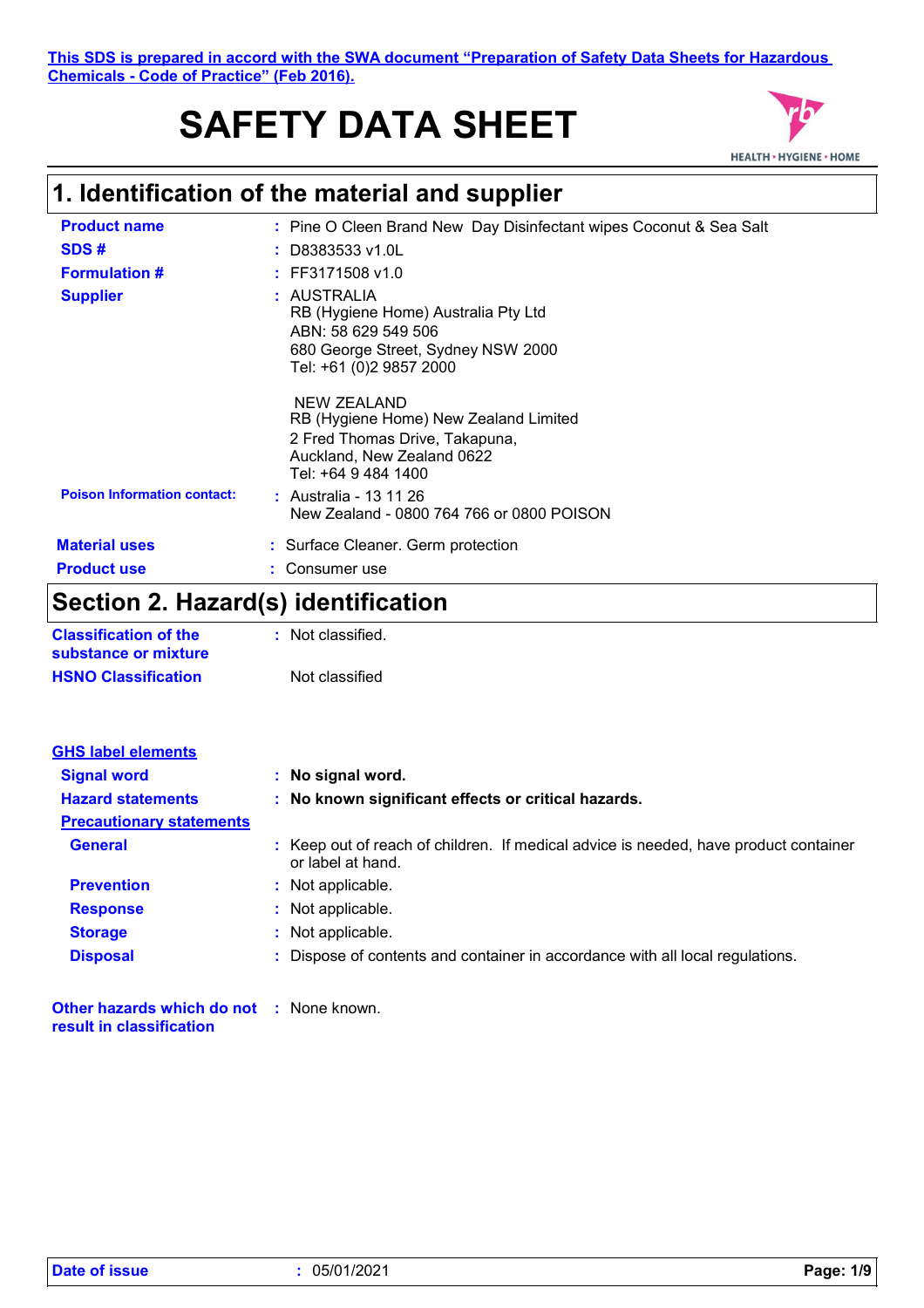### **Section 3. Composition and ingredient information**

**Substance/mixture :**

: Mixture

| <b>Ingredient name</b> | $\%$ (w/w) | <b>CAS number</b> |
|------------------------|------------|-------------------|
| lethanol               | ≤3         | 64-17-5           |
| Benzalkonium Chloride  | < 0.7      | 68424-85-1        |

 **Other Non-hazardous ingredients to 100%**

**Occupational exposure limits, if available, are listed in Section 8.**

### **Section 4. First aid measures**

| <b>Description of necessary first aid measures</b> |                                                                                                                                                                                                                                                                                                                                                           |
|----------------------------------------------------|-----------------------------------------------------------------------------------------------------------------------------------------------------------------------------------------------------------------------------------------------------------------------------------------------------------------------------------------------------------|
| <b>Eye contact</b>                                 | : Immediately flush eyes with plenty of water, occasionally lifting the upper and lower<br>eyelids. Check for and remove any contact lenses. Get medical attention if irritation<br>occurs.                                                                                                                                                               |
| <b>Inhalation</b>                                  | : Remove victim to fresh air and keep at rest in a position comfortable for breathing.<br>Get medical attention if symptoms occur.                                                                                                                                                                                                                        |
| <b>Skin contact</b>                                | : Flush contaminated skin with plenty of water. Remove contaminated clothing and<br>shoes. Get medical attention if symptoms occur.                                                                                                                                                                                                                       |
| <b>Ingestion</b>                                   | : Wash out mouth with water. Remove victim to fresh air and keep at rest in a<br>position comfortable for breathing. If material has been swallowed and the exposed<br>person is conscious, give small quantities of water to drink. Do not induce vomiting<br>unless directed to do so by medical personnel. Get medical attention if symptoms<br>occur. |

#### **Most important symptoms/effects, acute and delayed**

| <b>Potential acute health effects</b> |                                                     |
|---------------------------------------|-----------------------------------------------------|
| Eye contact                           | : No known significant effects or critical hazards. |
| <b>Inhalation</b>                     | : No known significant effects or critical hazards. |
| <b>Skin contact</b>                   | : No known significant effects or critical hazards. |
| <b>Ingestion</b>                      | : No known significant effects or critical hazards. |
| <b>Over-exposure signs/symptoms</b>   |                                                     |
| Eye contact                           | : No specific data.                                 |
| <b>Inhalation</b>                     | : No specific data.                                 |
| <b>Skin contact</b>                   | : No specific data.                                 |
| <b>Ingestion</b>                      | : No specific data.                                 |
|                                       |                                                     |
|                                       |                                                     |

| Indication of immediate medical attention and special treatment needed, if necessary |                                                                                                                                |  |
|--------------------------------------------------------------------------------------|--------------------------------------------------------------------------------------------------------------------------------|--|
| Notes to physician                                                                   | : Treat symptomatically. Contact poison treatment specialist immediately if large<br>quantities have been ingested or inhaled. |  |
| <b>Specific treatments</b>                                                           | : No specific treatment.                                                                                                       |  |
| <b>Protection of first-aiders</b>                                                    | : No action shall be taken involving any personal risk or without suitable training.                                           |  |

**See toxicological information (Section 11)**

### **Section 5. Fire-fighting measures**

| <b>Extinguishing media</b>             |                                                                 |
|----------------------------------------|-----------------------------------------------------------------|
| <b>Suitable extinguishing</b><br>media | : Use an extinguishing agent suitable for the surrounding fire. |
| Unsuitable extinguishing<br>media      | : None known.                                                   |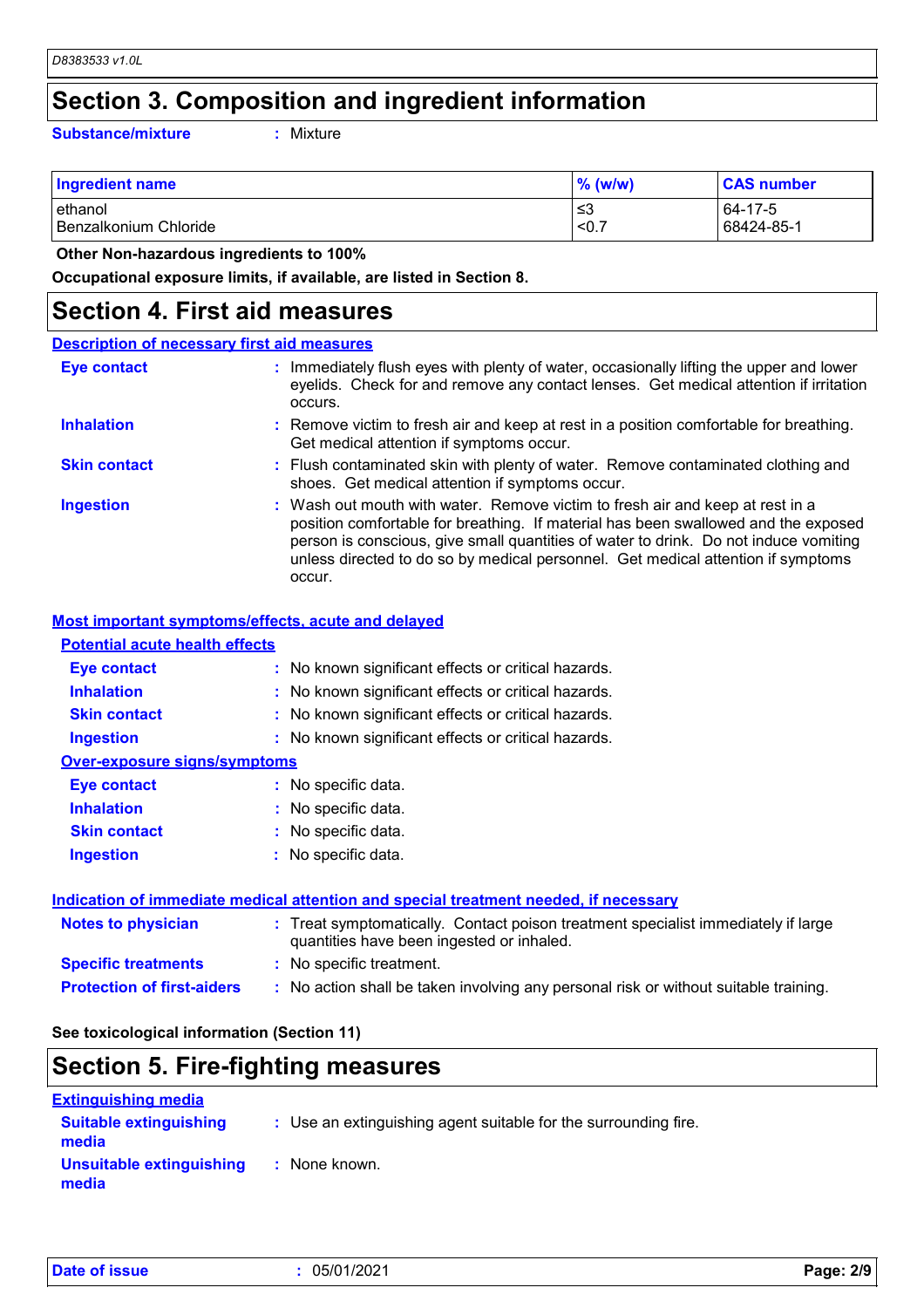## **Section 5. Fire-fighting measures**

| <b>Specific hazards arising</b><br>from the chemical   | : No specific fire or explosion hazard.                                                                                                                                                             |
|--------------------------------------------------------|-----------------------------------------------------------------------------------------------------------------------------------------------------------------------------------------------------|
| <b>Hazardous thermal</b><br>decomposition products     | : Decomposition products may include the following materials:<br>carbon dioxide<br>carbon monoxide                                                                                                  |
| <b>Special protective actions</b><br>for fire-fighters | : Promptly isolate the scene by removing all persons from the vicinity of the incident if<br>there is a fire. No action shall be taken involving any personal risk or without<br>suitable training. |
| <b>Special protective actions</b><br>for fire-fighters | : Fire-fighters should wear appropriate protective equipment and self-contained<br>breathing apparatus (SCBA) with a full face-piece operated in positive pressure<br>mode.                         |

### **Section 6. Accidental release measures**

#### **Personal precautions, protective equipment and emergency procedures**

| For non-emergency<br>personnel                               | : No action shall be taken involving any personal risk or without suitable training.<br>Evacuate surrounding areas. Keep unnecessary and unprotected personnel from<br>entering. Do not touch or walk through spilled material. Put on appropriate<br>personal protective equipment. |
|--------------------------------------------------------------|--------------------------------------------------------------------------------------------------------------------------------------------------------------------------------------------------------------------------------------------------------------------------------------|
| For emergency responders                                     | If specialized clothing is required to deal with the spillage, take note of any<br>Æ.<br>information in Section 8 on suitable and unsuitable materials. See also the<br>information in "For non-emergency personnel".                                                                |
| <b>Environmental precautions</b>                             | : Avoid dispersal of spilled material and runoff and contact with soil, waterways,<br>drains and sewers. Inform the relevant authorities if the product has caused<br>environmental pollution (sewers, waterways, soil or air).                                                      |
| <b>Methods and materials for containment and cleaning up</b> |                                                                                                                                                                                                                                                                                      |
| <b>Small spill</b>                                           | : Move containers from spill area. Vacuum or sweep up material and place in a<br>designated, labeled waste container. Dispose of via a licensed waste disposal                                                                                                                       |

Move containers from spill area. Prevent entry into sewers, water courses, basements or confined areas. Vacuum or sweep up material and place in a designated, labeled waste container. Dispose of via a licensed waste disposal contractor. Note: see Section 1 for emergency contact information and Section 13 for waste disposal. **Large spill :** contractor.

**See Section 1 for emergency contact information.**

**See Section 8 for information on appropriate personal protective equipment. See Section 13 for additional waste treatment information.**

### **Section 7. Handling and storage**

#### **Precautions for safe handling**

| <b>Protective measures</b>                       | : Put on appropriate personal protective equipment (see Section 8).                                                                                                                                                                                                                                                                                           |
|--------------------------------------------------|---------------------------------------------------------------------------------------------------------------------------------------------------------------------------------------------------------------------------------------------------------------------------------------------------------------------------------------------------------------|
| <b>Advice on general</b><br>occupational hygiene | : Eating, drinking and smoking should be prohibited in areas where this material is<br>handled, stored and processed. Workers should wash hands and face before<br>eating, drinking and smoking. Remove contaminated clothing and protective<br>equipment before entering eating areas. See also Section 8 for additional<br>information on hygiene measures. |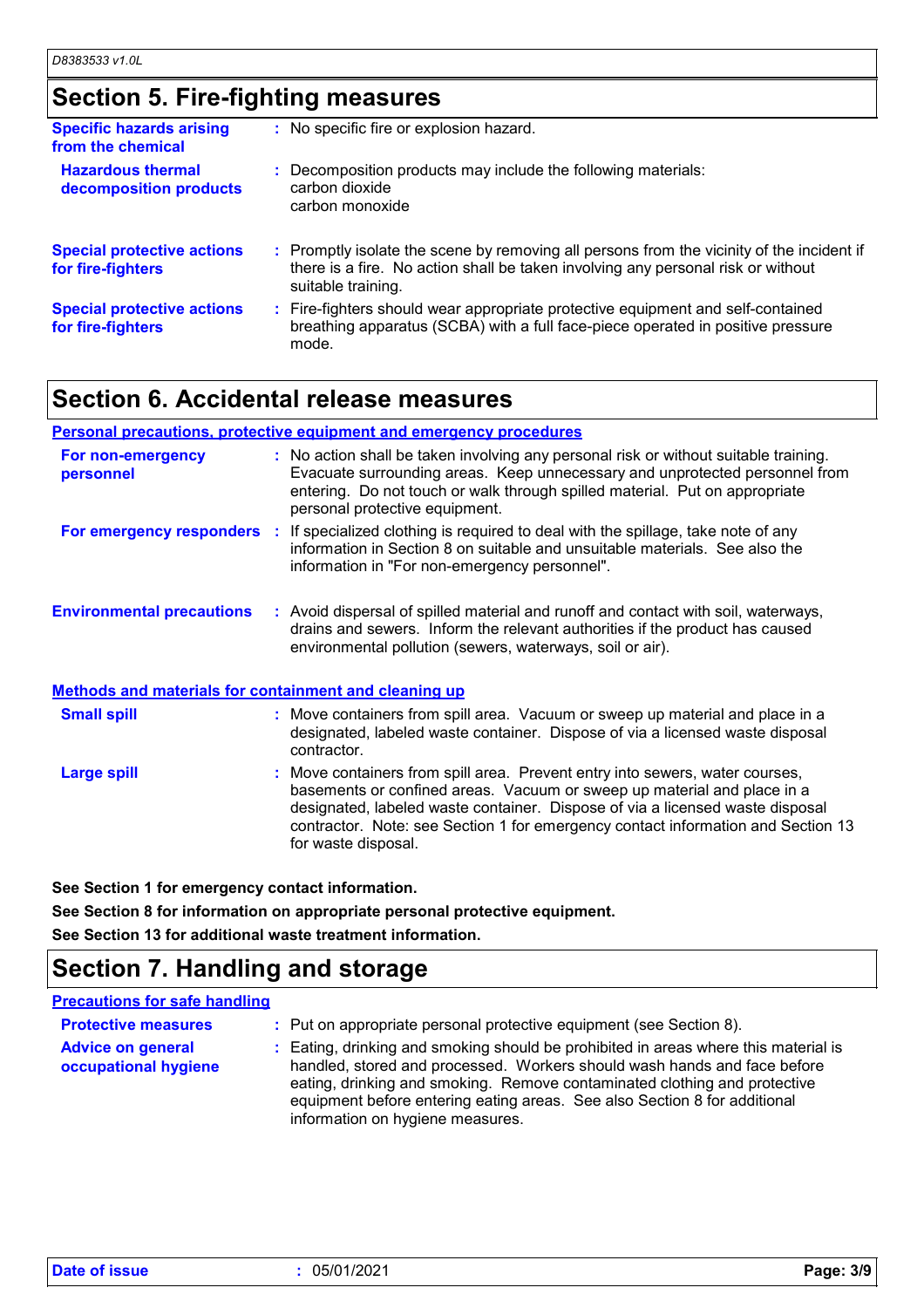## **Section 7. Handling and storage**

| Conditions for safe storage, : | Do not store below the following temperature: $30^{\circ}$ C (86 $^{\circ}$ F). Store in accordance |
|--------------------------------|-----------------------------------------------------------------------------------------------------|
| including any                  | with local regulations. Store in original container protected from direct sunlight in a             |
| incompatibilities              | dry, cool and well-ventilated area, away from incompatible materials (see Section 10)               |
|                                | and food and drink. Keep container tightly closed and sealed until ready for use.                   |
|                                | Containers that have been opened must be carefully resealed and kept upright to                     |
|                                | prevent leakage. Do not store in unlabeled containers. Use appropriate                              |
|                                | containment to avoid environmental contamination. See Section 10 for incompatible                   |
|                                | materials before handling or use.                                                                   |

### **Section 8. Exposure controls and personal protection**

### **Control parameters**

**Australia**

#### **Occupational exposure limits**

| Ingredient name | <b>Exposure limits</b>                                                                                     |
|-----------------|------------------------------------------------------------------------------------------------------------|
| lethanol        | Safe Work Australia (Australia, 4/2018).<br>TWA: 1880 mg/m <sup>3</sup> 8 hours.<br>TWA: 1000 ppm 8 hours. |

#### **New Zealand**

**Occupational exposure limits : No exposure standard allocated.**

| Ingredient name | <b>Exposure limits</b>                                                                                         |
|-----------------|----------------------------------------------------------------------------------------------------------------|
| ethanol         | NZ HSWA 2015 (New Zealand, 11/2017).<br>WES-TWA: 1000 ppm 8 hours.<br>WES-TWA: 1880 mg/m <sup>3</sup> 8 hours. |

| <b>Appropriate engineering</b><br><b>controls</b> | : Good general ventilation should be sufficient to control worker exposure to airborne<br>contaminants.                                                                                                                                                                                                                                                                                           |
|---------------------------------------------------|---------------------------------------------------------------------------------------------------------------------------------------------------------------------------------------------------------------------------------------------------------------------------------------------------------------------------------------------------------------------------------------------------|
| <b>Environmental exposure</b><br><b>controls</b>  | : Emissions from ventilation or work process equipment should be checked to ensure<br>they comply with the requirements of environmental protection legislation. In some<br>cases, fume scrubbers, filters or engineering modifications to the process<br>equipment will be necessary to reduce emissions to acceptable levels.                                                                   |
| <b>Individual protection measures</b>             |                                                                                                                                                                                                                                                                                                                                                                                                   |
| <b>Hygiene measures</b>                           | : Wash hands, forearms and face thoroughly after handling chemical products, before<br>eating, smoking and using the lavatory and at the end of the working period.<br>Appropriate techniques should be used to remove potentially contaminated clothing.<br>Wash contaminated clothing before reusing. Ensure that eyewash stations and<br>safety showers are close to the workstation location. |
| <b>Eye/face protection</b>                        | : Safety eyewear complying with an approved standard should be used when a risk<br>assessment indicates this is necessary to avoid exposure to liquid splashes, mists,<br>gases or dusts. If contact is possible, the following protection should be worn,<br>unless the assessment indicates a higher degree of protection: safety glasses with<br>side-shields.                                 |
| <b>Skin protection</b>                            |                                                                                                                                                                                                                                                                                                                                                                                                   |
| <b>Hand protection</b>                            | : Chemical-resistant, impervious gloves complying with an approved standard should<br>be worn at all times when handling chemical products if a risk assessment indicates<br>this is necessary.                                                                                                                                                                                                   |
| <b>Body protection</b>                            | : Personal protective equipment for the body should be selected based on the task<br>being performed and the risks involved and should be approved by a specialist<br>before handling this product.                                                                                                                                                                                               |
| <b>Other skin protection</b>                      | : Appropriate footwear and any additional skin protection measures should be<br>selected based on the task being performed and the risks involved and should be<br>approved by a specialist before handling this product.                                                                                                                                                                         |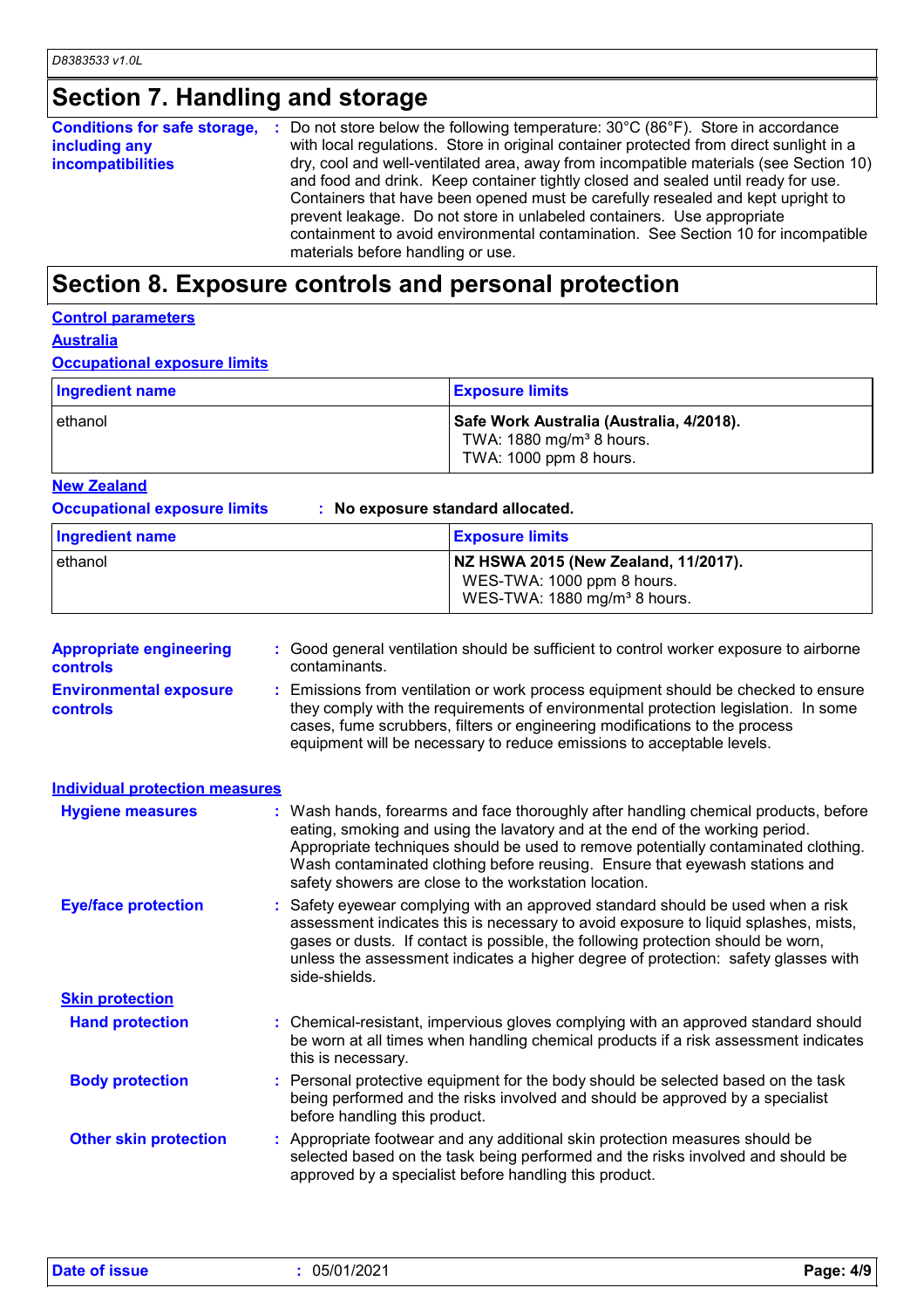## **Section 8. Exposure controls and personal protection**

| <b>Respiratory protection</b> |  |  |
|-------------------------------|--|--|
|-------------------------------|--|--|

**Respiratory protection** : Based on the hazard and potential for exposure, select a respirator that meets the appropriate standard or certification. Respirators must be used according to a respiratory protection program to ensure proper fitting, training, and other important aspects of use.

### **Section 9. Physical and chemical properties**

| <b>Appearance</b>                                 |                                                                                              |
|---------------------------------------------------|----------------------------------------------------------------------------------------------|
| <b>Physical state</b>                             | Solid. [Presaturated Wipes]                                                                  |
| <b>Color</b>                                      | White.                                                                                       |
| <b>Odor</b>                                       | Characteristic                                                                               |
| <b>Odor threshold</b>                             | : Not available.                                                                             |
| pH                                                | 5 to 8 [Conc. (% w/w): 100%] (Liquid concentrate)                                            |
|                                                   |                                                                                              |
| <b>Melting point</b>                              | : Not available.                                                                             |
| <b>Boiling point</b>                              | : Not available.                                                                             |
| <b>Flash point</b>                                | Closed cup: $>93.3^{\circ}C$ ( $>199.9^{\circ}F$ ) (Liquid concentrate)                      |
| <b>Evaporation rate</b>                           | : Not available.                                                                             |
| <b>Flammability (solid, gas)</b>                  | : Not available.                                                                             |
| Lower and upper explosive<br>(flammable) limits   | : Not available.                                                                             |
| <b>Vapor pressure</b>                             | : Not available.                                                                             |
| <b>Vapor density</b>                              | Not available.                                                                               |
| <b>Relative density</b>                           | : Not available.                                                                             |
| <b>Solubility</b>                                 | Easily soluble in the following materials: cold water and hot water. (Liquid<br>concentrate) |
| <b>Solubility in water</b>                        | : Not available.                                                                             |
| <b>Partition coefficient: n-</b><br>octanol/water | : Not available.                                                                             |
| <b>Auto-ignition temperature</b>                  | : Not available.                                                                             |
| <b>Decomposition temperature</b>                  | $:$ Not available.                                                                           |
| <b>Viscosity</b>                                  | : Not available.                                                                             |
| Flow time (ISO 2431)                              | : Not available.                                                                             |
| <b>Aerosol product</b>                            |                                                                                              |
| <b>Type of aerosol</b>                            | : Not applicable.                                                                            |

### **Section 10. Stability and reactivity**

| <b>Date of issue</b>                                | 05/01/2021                                                                                                | Page: 5/9 |
|-----------------------------------------------------|-----------------------------------------------------------------------------------------------------------|-----------|
| <b>Hazardous decomposition</b><br>products          | : Under normal conditions of storage and use, hazardous decomposition products<br>should not be produced. |           |
| <b>Incompatible materials</b>                       | : No specific data.                                                                                       |           |
| <b>Conditions to avoid</b>                          | : No specific data.                                                                                       |           |
| <b>Possibility of hazardous</b><br><b>reactions</b> | : Under normal conditions of storage and use, hazardous reactions will not occur.                         |           |
| <b>Chemical stability</b>                           | : The product is stable.                                                                                  |           |
| <b>Reactivity</b>                                   | : No specific test data related to reactivity available for this product or its ingredients.              |           |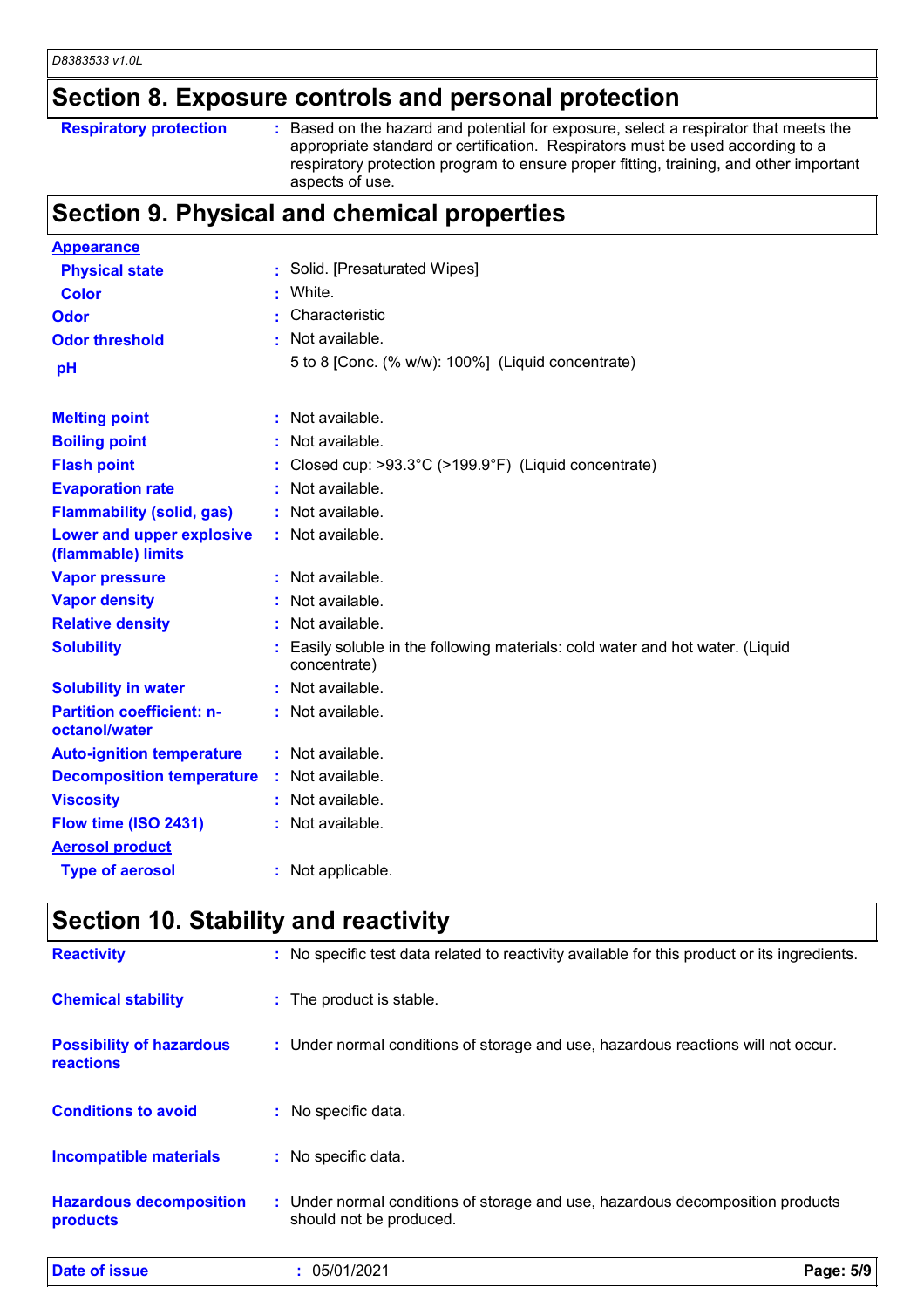## **Section 11. Toxicological information**

#### **Information on toxicological effects**

#### **Acute toxicity**

| <b>Product/ingredient name</b> | <b>Result</b>                                                     | <b>Species</b> | <b>Dose</b>                        | <b>Exposure</b> |
|--------------------------------|-------------------------------------------------------------------|----------------|------------------------------------|-----------------|
| lethanol                       | <b>LC50 Inhalation Vapor</b><br>LD50 Oral                         | l Rat<br>  Rat | 124700 mg/m <sup>3</sup><br>7 g/kg | 4 hours         |
| <b>Conclusion/Summary</b>      | Based on available data, the classification criteria are not met. |                |                                    |                 |

#### **Irritation/Corrosion**

| <b>Product/ingredient name</b> | <b>Result</b>            | <b>Species</b> | <b>Score</b> | <b>Exposure</b>                          | <b>Observation</b> |
|--------------------------------|--------------------------|----------------|--------------|------------------------------------------|--------------------|
| ethanol                        | Eyes - Moderate irritant | Rabbit         |              | 0.066666667<br>minutes 100<br>milligrams |                    |
|                                | Eyes - Mild irritant     | Rabbit         |              | 24 hours 500<br>milligrams               |                    |
|                                | Eyes - Moderate irritant | Rabbit         |              | 100<br>microliters                       |                    |
|                                | Skin - Mild irritant     | Rabbit         |              | 400<br>milligrams                        |                    |
|                                | Skin - Moderate irritant | Rabbit         |              | 24 hours 20<br>milligrams                |                    |

### **Conclusion/Summary**

| <b>Skin</b>                                               | : Based on available data, the classification criteria are not met. |
|-----------------------------------------------------------|---------------------------------------------------------------------|
| <b>Eyes</b>                                               | Based on available data, the classification criteria are not met.   |
| <b>Respiratory</b>                                        | Based on available data, the classification criteria are not met.   |
| <b>Sensitization</b>                                      |                                                                     |
| Not available.                                            |                                                                     |
| <b>Conclusion/Summary</b>                                 |                                                                     |
| <b>Skin</b>                                               | : Based on available data, the classification criteria are not met. |
| <b>Respiratory</b>                                        | Based on available data, the classification criteria are not met.   |
| <b>Mutagenicity</b>                                       |                                                                     |
| Not available.                                            |                                                                     |
| <b>Conclusion/Summary</b>                                 | : Based on available data, the classification criteria are not met. |
| <b>Carcinogenicity</b>                                    |                                                                     |
| Not available.                                            |                                                                     |
| <b>Conclusion/Summary</b>                                 | : Based on available data, the classification criteria are not met. |
| <b>Reproductive toxicity</b>                              |                                                                     |
| Not available.                                            |                                                                     |
| <b>Conclusion/Summary</b>                                 | : Based on available data, the classification criteria are not met. |
| <b>Teratogenicity</b>                                     |                                                                     |
| Not available.                                            |                                                                     |
| <b>Conclusion/Summary</b>                                 | : Based on available data, the classification criteria are not met. |
| <b>Specific target organ toxicity (single exposure)</b>   |                                                                     |
| Not available.                                            |                                                                     |
|                                                           |                                                                     |
| <b>Specific target organ toxicity (repeated exposure)</b> |                                                                     |
| Not available.                                            |                                                                     |

#### **Aspiration hazard**

Not available.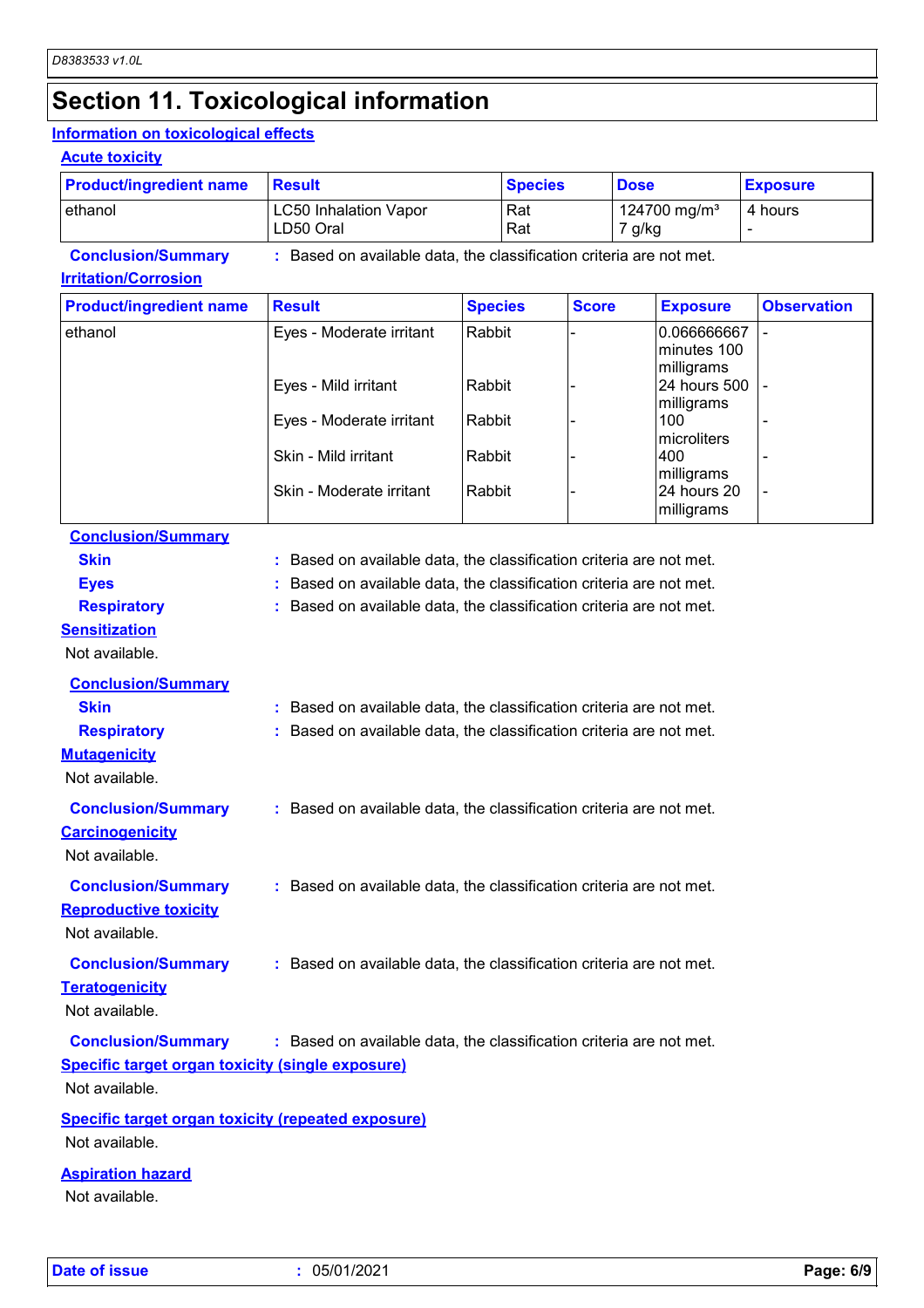## **Section 11. Toxicological information**

| Information on the likely<br>routes of exposure | : Not available.                                    |
|-------------------------------------------------|-----------------------------------------------------|
| <b>Potential acute health effects</b>           |                                                     |
| <b>Eye contact</b>                              | : No known significant effects or critical hazards. |
| <b>Inhalation</b>                               | : No known significant effects or critical hazards. |
| <b>Skin contact</b>                             | : No known significant effects or critical hazards. |
| <b>Ingestion</b>                                | : No known significant effects or critical hazards. |
|                                                 |                                                     |

#### **Symptoms related to the physical, chemical and toxicological characteristics**

| <b>Eye contact</b>  | : No specific data. |
|---------------------|---------------------|
| <b>Inhalation</b>   | : No specific data. |
| <b>Skin contact</b> | : No specific data. |
| <b>Ingestion</b>    | : No specific data. |

#### **Delayed and immediate effects and also chronic effects from short and long term exposure**

| <b>Short term exposure</b>                        |                                                                     |
|---------------------------------------------------|---------------------------------------------------------------------|
| <b>Potential immediate</b><br><b>effects</b>      | $:$ Not available.                                                  |
| <b>Potential delayed effects</b>                  | : Not available.                                                    |
| Long term exposure                                |                                                                     |
| <b>Potential immediate</b><br>effects             | $:$ Not available.                                                  |
| <b>Potential delayed effects : Not available.</b> |                                                                     |
| <b>Potential chronic health effects</b>           |                                                                     |
| Not available.                                    |                                                                     |
| <b>Conclusion/Summary</b>                         | : Based on available data, the classification criteria are not met. |
| <b>General</b>                                    | : No known significant effects or critical hazards.                 |
| <b>Carcinogenicity</b>                            | : No known significant effects or critical hazards.                 |
| <b>Mutagenicity</b>                               | : No known significant effects or critical hazards.                 |
| <b>Teratogenicity</b>                             | : No known significant effects or critical hazards.                 |
| <b>Developmental effects</b>                      | : No known significant effects or critical hazards.                 |
| <b>Fertility effects</b>                          | : No known significant effects or critical hazards.                 |

#### **Numerical measures of toxicity**

#### **Acute toxicity estimates**

Not available.

## **Section 12. Ecological information**

| <b>Product/ingredient name</b> | <b>Result</b>                            | <b>Species</b>                                | <b>Exposure</b> |
|--------------------------------|------------------------------------------|-----------------------------------------------|-----------------|
| ethanol                        | Acute EC50 17.921 mg/l Marine water      | Algae - Ulva pertusa                          | 96 hours        |
|                                | Acute EC50 2000 µg/l Fresh water         | Daphnia - Daphnia magna                       | 48 hours        |
|                                | Acute LC50 25500 µg/l Marine water       | Crustaceans - Artemia<br>franciscana - Larvae | 48 hours        |
|                                | Acute LC50 11000000 µg/l Marine<br>water | Fish - Alburnus alburnus                      | 96 hours        |
|                                | Chronic NOEC 4.995 mg/l Marine water     | Algae - Ulva pertusa                          | 96 hours        |
|                                | Chronic NOEC 100 ul/L Fresh water        | Daphnia - Daphnia magna -                     | 21 days         |
| Date of issue                  | 05/01/2021                               |                                               | Page: 7/9       |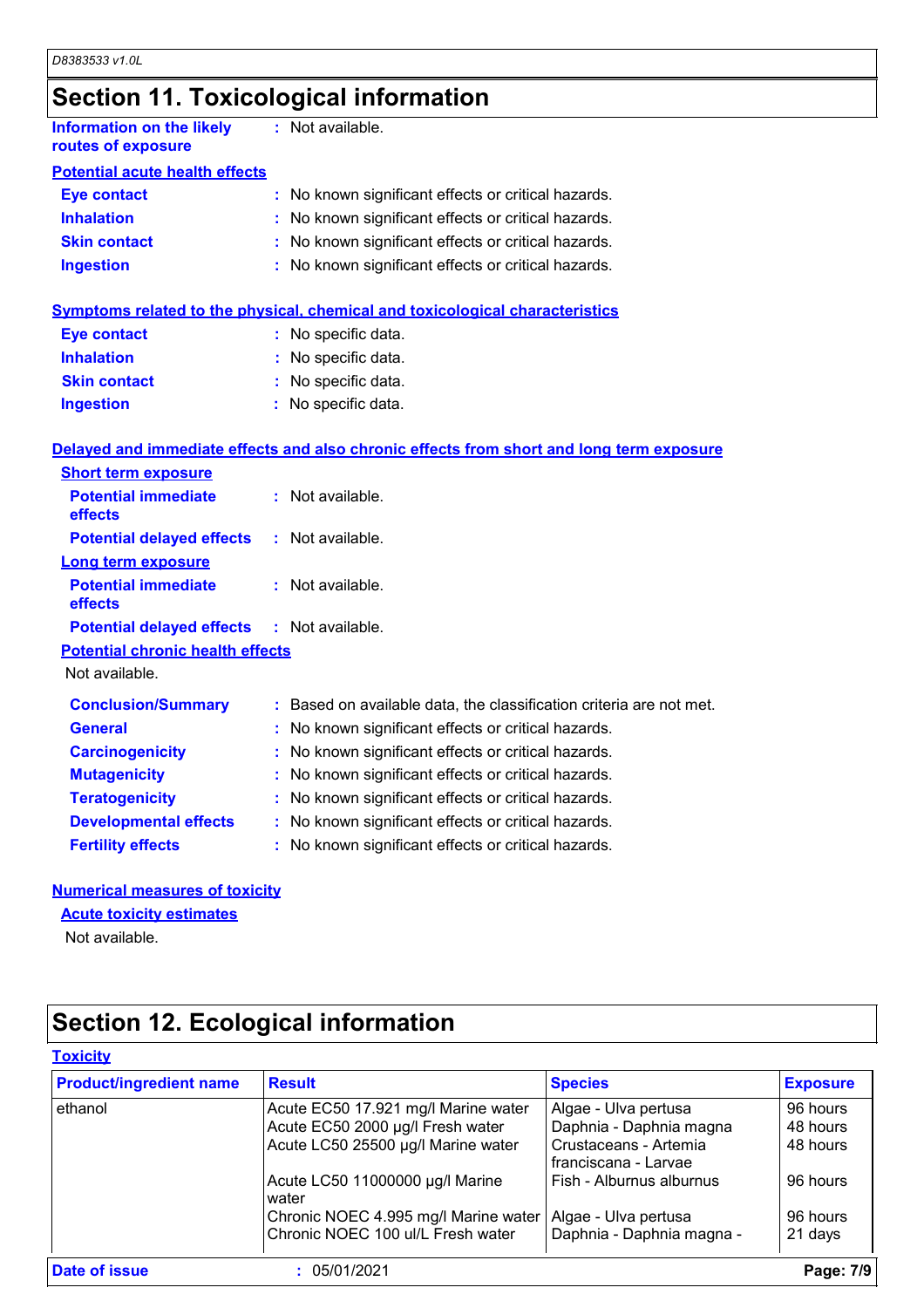### **Section 12. Ecological information**

|  |  | <b>Conclusion/Summary</b> |
|--|--|---------------------------|
|  |  |                           |

**:** Based on available data, the classification criteria are not met.

**Neonate** 

#### **Persistence and degradability**

**Conclusion/Summary :** Based on available data, the classification criteria are not met.

#### **Bioaccumulative potential**

| <b>Product/ingredient name</b> | $\mathsf{LocP}_\mathsf{ow}$ | <b>BCF</b> | <b>Potential</b> |
|--------------------------------|-----------------------------|------------|------------------|
| ethanol                        | $-0.35$                     |            | low              |

#### **Mobility in soil**

| <b>Soil/water partition</b> | : Not available. |
|-----------------------------|------------------|
| <b>coefficient (Koc)</b>    |                  |

**Other adverse effects** : No known significant effects or critical hazards.

### **Section 13. Disposal considerations**

| <b>Disposal methods</b> | : The generation of waste should be avoided or minimized wherever possible.<br>Disposal of this product, solutions and any by-products should at all times comply<br>with the requirements of environmental protection and waste disposal legislation<br>and any regional local authority requirements. Dispose of surplus and non-<br>recyclable products via a licensed waste disposal contractor. Waste should not be<br>disposed of untreated to the sewer unless fully compliant with the requirements of<br>all authorities with jurisdiction. Waste packaging should be recycled. Incineration or<br>landfill should only be considered when recycling is not feasible. This material and<br>its container must be disposed of in a safe way. Empty containers or liners may<br>retain some product residues. Avoid dispersal of spilled material and runoff and |
|-------------------------|-------------------------------------------------------------------------------------------------------------------------------------------------------------------------------------------------------------------------------------------------------------------------------------------------------------------------------------------------------------------------------------------------------------------------------------------------------------------------------------------------------------------------------------------------------------------------------------------------------------------------------------------------------------------------------------------------------------------------------------------------------------------------------------------------------------------------------------------------------------------------|
|                         | contact with soil, waterways, drains and sewers.                                                                                                                                                                                                                                                                                                                                                                                                                                                                                                                                                                                                                                                                                                                                                                                                                        |

### **Section 14. Transport information**

|                                      | <b>ADG</b>               | <b>ADR/RID</b> | <b>IMDG</b>              | <b>IATA</b>    |
|--------------------------------------|--------------------------|----------------|--------------------------|----------------|
| <b>UN number</b>                     | Not regulated.           | Not regulated. | Not regulated.           | Not regulated. |
| <b>UN proper</b><br>shipping name    |                          |                | ۰                        |                |
| <b>Transport hazard</b><br>class(es) |                          |                | ۰                        |                |
| <b>Packing group</b>                 | $\overline{\phantom{a}}$ |                | $\overline{\phantom{0}}$ |                |
| <b>Environmental</b><br>hazards      | No.                      | No.            | No.                      | No.            |

**Special precautions for user Transport within user's premises:** always transport in closed containers that are **:** upright and secure. Ensure that persons transporting the product know what to do in the event of an accident or spillage.

**Transport in bulk according :** Not available. **to IMO instruments**